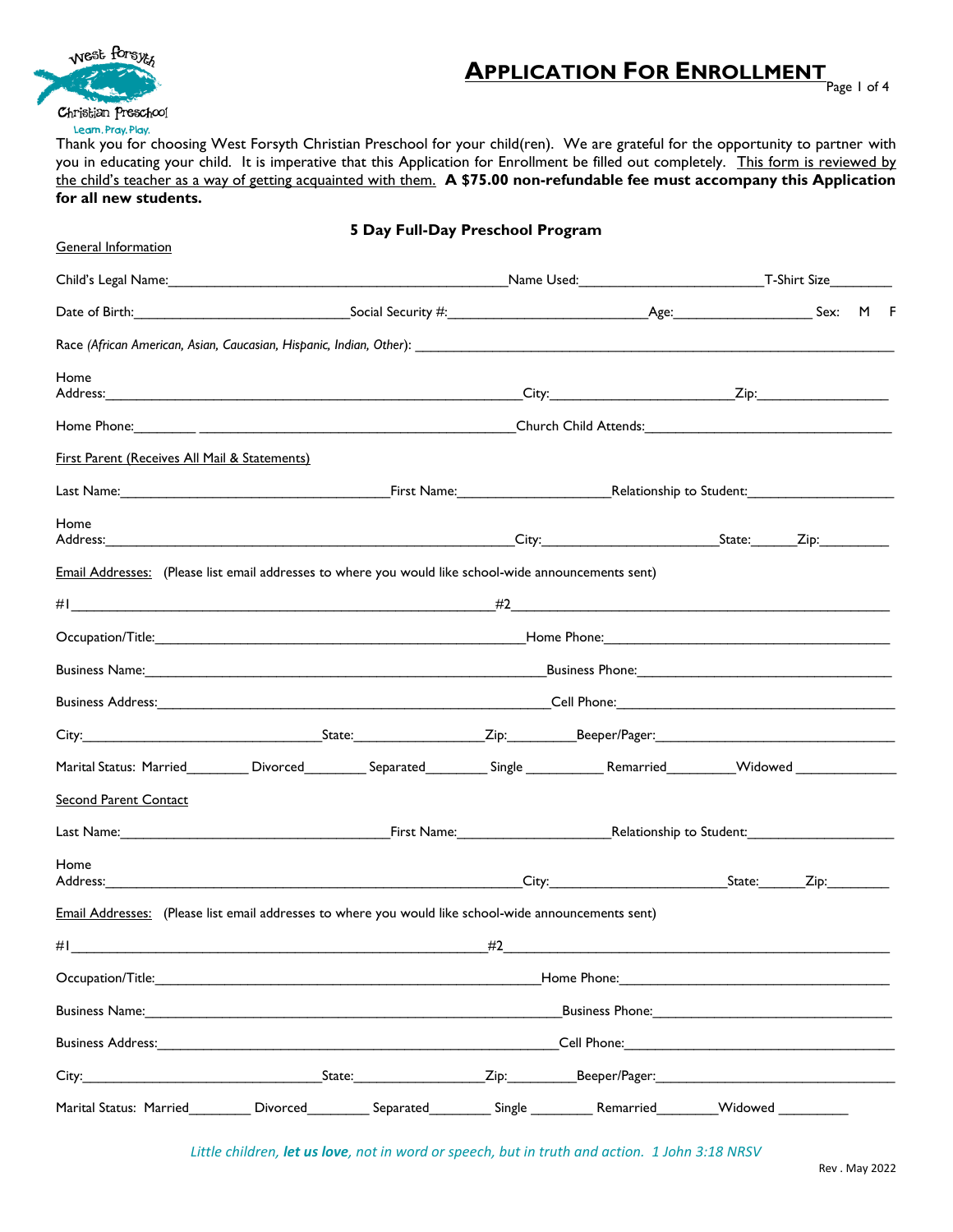| West forsyt                                          |                                                                                                                                                                                                                                                                                                                                                                                                                                                                                                                                                                                             |  |  | <b>APPLICATION FOR ENROLLMENT</b>                                                                              |  |  |
|------------------------------------------------------|---------------------------------------------------------------------------------------------------------------------------------------------------------------------------------------------------------------------------------------------------------------------------------------------------------------------------------------------------------------------------------------------------------------------------------------------------------------------------------------------------------------------------------------------------------------------------------------------|--|--|----------------------------------------------------------------------------------------------------------------|--|--|
|                                                      |                                                                                                                                                                                                                                                                                                                                                                                                                                                                                                                                                                                             |  |  | Page 2 of 4                                                                                                    |  |  |
| Christian Preschool<br>Learn, Pray, Play,            |                                                                                                                                                                                                                                                                                                                                                                                                                                                                                                                                                                                             |  |  |                                                                                                                |  |  |
| <b>Family Information</b>                            |                                                                                                                                                                                                                                                                                                                                                                                                                                                                                                                                                                                             |  |  |                                                                                                                |  |  |
|                                                      | Student lives with: Both Parents __________ Mother Only __________ Father Only _________ Grandparents_________ Other __________                                                                                                                                                                                                                                                                                                                                                                                                                                                             |  |  |                                                                                                                |  |  |
| Names and ages of siblings:                          | and the control of the control of the control of the control of the control of the control of the control of the                                                                                                                                                                                                                                                                                                                                                                                                                                                                            |  |  |                                                                                                                |  |  |
|                                                      | Parents will be contacted first in case of an emergency. Please give additional contacts: It shall be the responsibility of the parents<br>and/or guardians to ensure that the emergency contact information is current, accurate and reliable.<br>The Office, only in writing, shall accept changes to the emergency contacts or pickup information.                                                                                                                                                                                                                                       |  |  |                                                                                                                |  |  |
| <b>Emergency Contacts</b>                            |                                                                                                                                                                                                                                                                                                                                                                                                                                                                                                                                                                                             |  |  |                                                                                                                |  |  |
|                                                      |                                                                                                                                                                                                                                                                                                                                                                                                                                                                                                                                                                                             |  |  |                                                                                                                |  |  |
|                                                      |                                                                                                                                                                                                                                                                                                                                                                                                                                                                                                                                                                                             |  |  | Relation: 2008                                                                                                 |  |  |
|                                                      |                                                                                                                                                                                                                                                                                                                                                                                                                                                                                                                                                                                             |  |  |                                                                                                                |  |  |
| <b>Pickup Permission</b>                             |                                                                                                                                                                                                                                                                                                                                                                                                                                                                                                                                                                                             |  |  |                                                                                                                |  |  |
|                                                      |                                                                                                                                                                                                                                                                                                                                                                                                                                                                                                                                                                                             |  |  |                                                                                                                |  |  |
|                                                      |                                                                                                                                                                                                                                                                                                                                                                                                                                                                                                                                                                                             |  |  | Phone: 2008. [2018] Relation: 2018. [2018] Relation: 2018. [2018] Relation: 2018. [2018] Relation: 2018. [2018 |  |  |
|                                                      |                                                                                                                                                                                                                                                                                                                                                                                                                                                                                                                                                                                             |  |  |                                                                                                                |  |  |
|                                                      | <b>MEDICAL INFORMATION/HISTORY OF THE CHLD (Please Indicate Dates of Illnesses)</b>                                                                                                                                                                                                                                                                                                                                                                                                                                                                                                         |  |  |                                                                                                                |  |  |
|                                                      |                                                                                                                                                                                                                                                                                                                                                                                                                                                                                                                                                                                             |  |  |                                                                                                                |  |  |
|                                                      |                                                                                                                                                                                                                                                                                                                                                                                                                                                                                                                                                                                             |  |  |                                                                                                                |  |  |
|                                                      | Insurance Carrier Address: <u>Carrier Address: Carrier Carrier Carrier Carrier Carrier Carrier Address:</u>                                                                                                                                                                                                                                                                                                                                                                                                                                                                                 |  |  |                                                                                                                |  |  |
|                                                      | Measles Mumps Chicken Pox Whooping Cough Flu Meningitis Convulsions                                                                                                                                                                                                                                                                                                                                                                                                                                                                                                                         |  |  |                                                                                                                |  |  |
|                                                      | PHYSICAL DISABILITIES (LIST ALL ALLERGIES, ASTHMA, EPILEPSY, ETC.) Please explain in detail                                                                                                                                                                                                                                                                                                                                                                                                                                                                                                 |  |  |                                                                                                                |  |  |
|                                                      |                                                                                                                                                                                                                                                                                                                                                                                                                                                                                                                                                                                             |  |  |                                                                                                                |  |  |
|                                                      |                                                                                                                                                                                                                                                                                                                                                                                                                                                                                                                                                                                             |  |  |                                                                                                                |  |  |
|                                                      | Any evidence of Hearing Loss?__________Vision Difficulties?____________Speech Disabilities?______________                                                                                                                                                                                                                                                                                                                                                                                                                                                                                   |  |  |                                                                                                                |  |  |
|                                                      | <b>Proprietalizations: Contract Contract Contract Contract Contract Contract Contract Contract Contract Contract Contract Contract Contract Contract Contract Contract Contract Contract Contract Contract Contract Contract C</b>                                                                                                                                                                                                                                                                                                                                                          |  |  |                                                                                                                |  |  |
|                                                      |                                                                                                                                                                                                                                                                                                                                                                                                                                                                                                                                                                                             |  |  |                                                                                                                |  |  |
| First Aid, Emergency Care & Health Records Transfer: |                                                                                                                                                                                                                                                                                                                                                                                                                                                                                                                                                                                             |  |  |                                                                                                                |  |  |
|                                                      | In the event of an emergency in which the parents cannot be reached or the above listed physician cannot be reached, it is agreed that West Forsyth<br>Christian Preschool Staff is authorized to provide any emergency treatment deemed necessary for the life and health of the child. In addition to this,<br>it is understood that first aid may be needed and West Forsyth Christian Preschool Staff is authorized to provide the necessary first aid. In the event<br>of any emergency, the parents have authorized the transfer of the child's health records to the local hospital. |  |  |                                                                                                                |  |  |
|                                                      |                                                                                                                                                                                                                                                                                                                                                                                                                                                                                                                                                                                             |  |  |                                                                                                                |  |  |

Preferred Hospital\_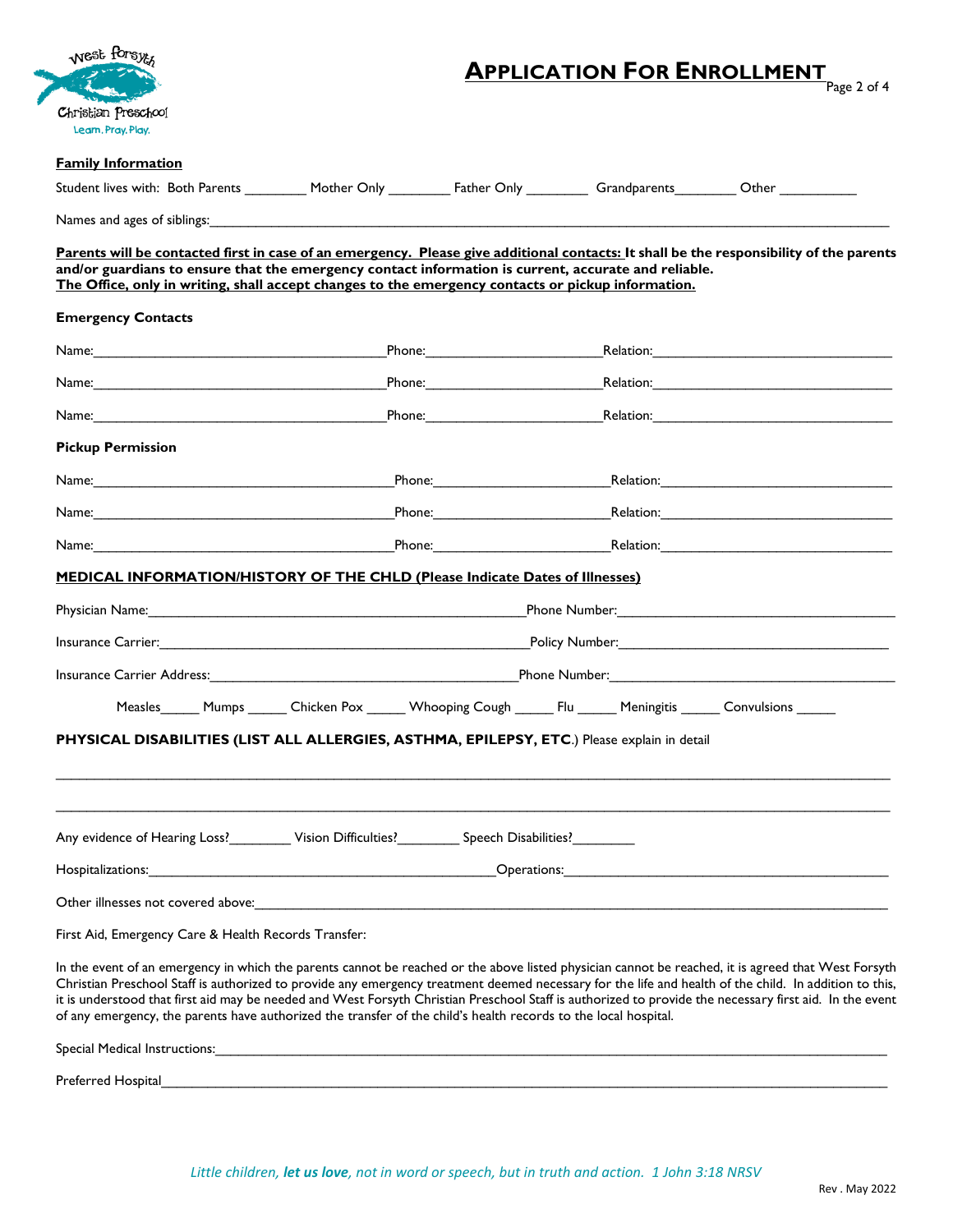| West forsyte                                                                                                                                                                                                                        | <b>APPLICATION FOR ENROLLMENT</b><br>Page 3 of 4                                                                                                                                                                               |  |  |  |  |
|-------------------------------------------------------------------------------------------------------------------------------------------------------------------------------------------------------------------------------------|--------------------------------------------------------------------------------------------------------------------------------------------------------------------------------------------------------------------------------|--|--|--|--|
| Christian Preschool<br>Learn, Pray, Play,<br><b>SOCIAL AND PHYSICIAL GROWTH</b>                                                                                                                                                     |                                                                                                                                                                                                                                |  |  |  |  |
|                                                                                                                                                                                                                                     |                                                                                                                                                                                                                                |  |  |  |  |
|                                                                                                                                                                                                                                     |                                                                                                                                                                                                                                |  |  |  |  |
|                                                                                                                                                                                                                                     |                                                                                                                                                                                                                                |  |  |  |  |
|                                                                                                                                                                                                                                     |                                                                                                                                                                                                                                |  |  |  |  |
|                                                                                                                                                                                                                                     |                                                                                                                                                                                                                                |  |  |  |  |
|                                                                                                                                                                                                                                     |                                                                                                                                                                                                                                |  |  |  |  |
|                                                                                                                                                                                                                                     |                                                                                                                                                                                                                                |  |  |  |  |
| <b>UNDERSTANDING YOUR CHILD</b>                                                                                                                                                                                                     | What are some of the ways your child plays at home?<br><u> University and the some product and the some product</u> and the way is a set of the set of the set of the set o                                                    |  |  |  |  |
| Favorite                                                                                                                                                                                                                            |                                                                                                                                                                                                                                |  |  |  |  |
| Special                                                                                                                                                                                                                             |                                                                                                                                                                                                                                |  |  |  |  |
|                                                                                                                                                                                                                                     |                                                                                                                                                                                                                                |  |  |  |  |
|                                                                                                                                                                                                                                     |                                                                                                                                                                                                                                |  |  |  |  |
| Favorite                                                                                                                                                                                                                            |                                                                                                                                                                                                                                |  |  |  |  |
| Does your child play well with other children? <b>Constitution</b> and the construction of the construction of the construction of the construction of the construction of the construction of the construction of the construction |                                                                                                                                                                                                                                |  |  |  |  |
|                                                                                                                                                                                                                                     |                                                                                                                                                                                                                                |  |  |  |  |
|                                                                                                                                                                                                                                     |                                                                                                                                                                                                                                |  |  |  |  |
| How often do you read with your child? Notice that the contract of the contract of the contract of the contract of the contract of the contract of the contract of the contract of the contract of the contract of the contrac      |                                                                                                                                                                                                                                |  |  |  |  |
| List the methods of discipline used with your child: Marian Marian Marian Marian Marian Marian Marian Marian M                                                                                                                      |                                                                                                                                                                                                                                |  |  |  |  |
| Why do you wish for your child to attend West Forsyth Christian Preschool? Christian and the content of the content of the content of the content of the content of the content of the content of the content of the content o      |                                                                                                                                                                                                                                |  |  |  |  |
|                                                                                                                                                                                                                                     |                                                                                                                                                                                                                                |  |  |  |  |
|                                                                                                                                                                                                                                     | Did your child attend a daycare or private sitter before coming to WFCP? For the solution of solution of the strain of the strain of the strain of the strain of the strain of the strain of the strain of the strain of the s |  |  |  |  |

How did you hear about WFCP?\_

Did someone recommend WFCP to you?\_\_\_\_\_\_\_\_\_\_\_\_\_\_ If so, please give us their name:\_\_\_\_\_\_\_\_\_\_\_\_\_\_\_\_\_\_\_\_\_\_\_\_\_\_\_\_\_\_\_\_\_\_\_\_\_\_\_\_

## **NON-DISCRIMINATION POLICY**

WEST FORSYTH CHRISITIAN PRESCHOOL admits students of any race, color, national and ethnic origin to all the rights, privileges, programs, and activities generally accorded or made available to students at the school. It does not discriminate on the basis of race, color, national and ethnic origin in administration of its educational policies, admissions policies, scholarship and loan programs, and other school-administered programs. Notice of the Non-Discriminatory Policy shall be made with the internal Revenue guidelines to private schools.